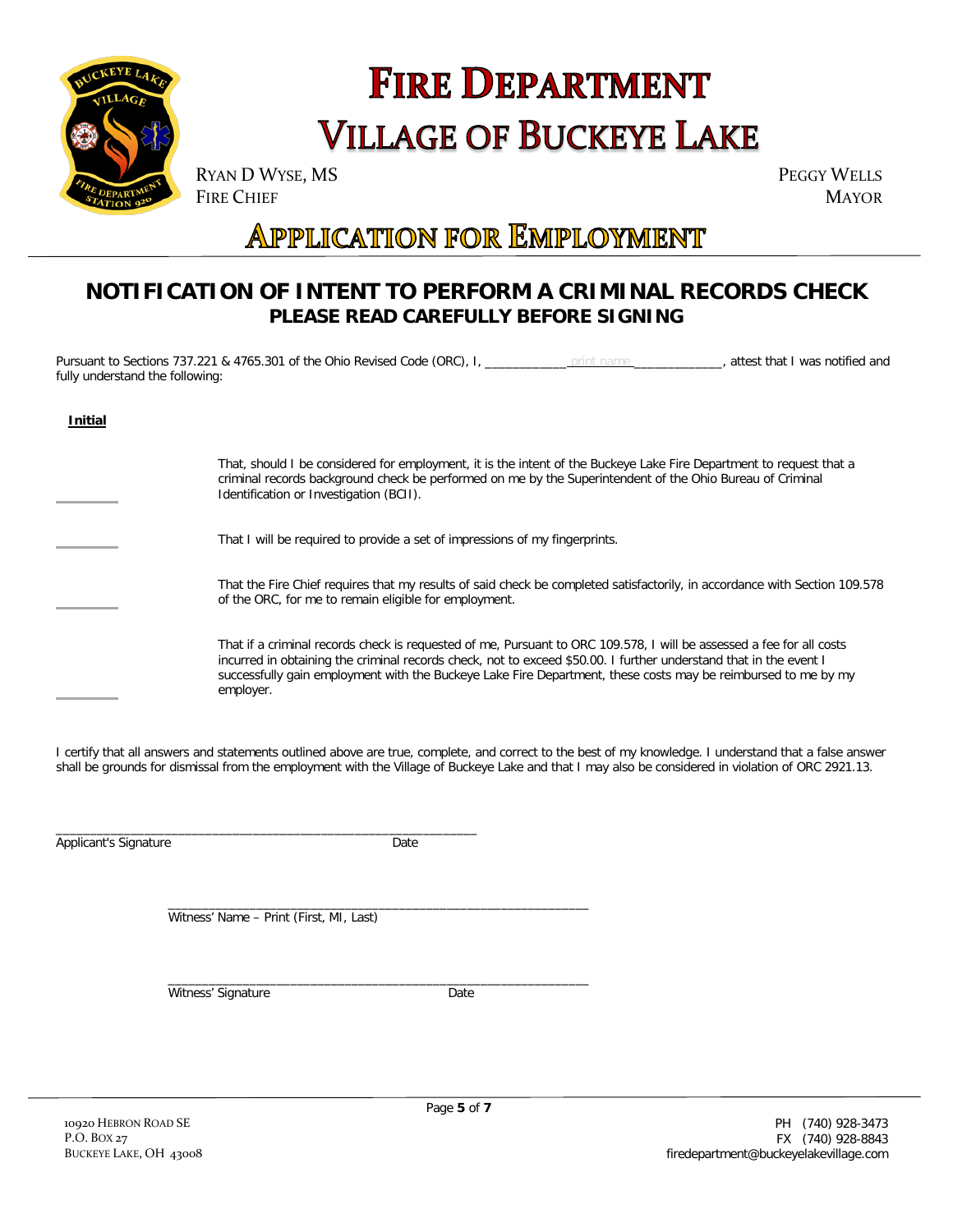## **FIRE DEPARTMENT VILLAGE OF BUCKEYE LAKE**

FIRE CHIEF

Jeryne A. Peterson MAYOR

## **APPLICATION FOR EMPLOYMENT**

### **DECLARATION OF UNDERSTANDING**

|                                      |                                                    | print name ____________, declare that I have read and understand that I may be disqualified from                                                                                                                                                                                                             |  |  |  |
|--------------------------------------|----------------------------------------------------|--------------------------------------------------------------------------------------------------------------------------------------------------------------------------------------------------------------------------------------------------------------------------------------------------------------|--|--|--|
| employment for any of the following: |                                                    |                                                                                                                                                                                                                                                                                                              |  |  |  |
| <b>Initial</b>                       |                                                    |                                                                                                                                                                                                                                                                                                              |  |  |  |
|                                      |                                                    |                                                                                                                                                                                                                                                                                                              |  |  |  |
|                                      |                                                    | Current or previous member of any organization that advocates crime, violence, and/or the overthrow of the<br>United States Government by force or illegal means.                                                                                                                                            |  |  |  |
|                                      |                                                    | Any recommendation from a qualified person (i.e. polygraph or VSA expert, psychologist, physician, etc.).                                                                                                                                                                                                    |  |  |  |
|                                      | Failure to maintain a valid Ohio Driver's License. |                                                                                                                                                                                                                                                                                                              |  |  |  |
|                                      |                                                    | A dishonorable discharge from any United States Military Service.                                                                                                                                                                                                                                            |  |  |  |
|                                      |                                                    | Made false or misleading statements, whether verbal or written, during the pre-employment screening process, or has<br>cheated, attempted to cheat, or showed deception in any part of the selection process.                                                                                                |  |  |  |
|                                      |                                                    | Admits, during the examination or selection process, to committing any felony while an adult.                                                                                                                                                                                                                |  |  |  |
|                                      |                                                    | I certify that all answers and statements outlined above are true, complete, and correct to the best of my knowledge. I understand that a false answer<br>shall be grounds for dismissal from the employment with the Village of Buckeye Lake and that I may also be considered in violation of ORC 2921.13. |  |  |  |
| Applicant's Signature                |                                                    | Date                                                                                                                                                                                                                                                                                                         |  |  |  |
|                                      |                                                    | Witness' Name - Print (First, MI, Last)                                                                                                                                                                                                                                                                      |  |  |  |
|                                      |                                                    | Witness' Signature<br>Date                                                                                                                                                                                                                                                                                   |  |  |  |
|                                      |                                                    |                                                                                                                                                                                                                                                                                                              |  |  |  |